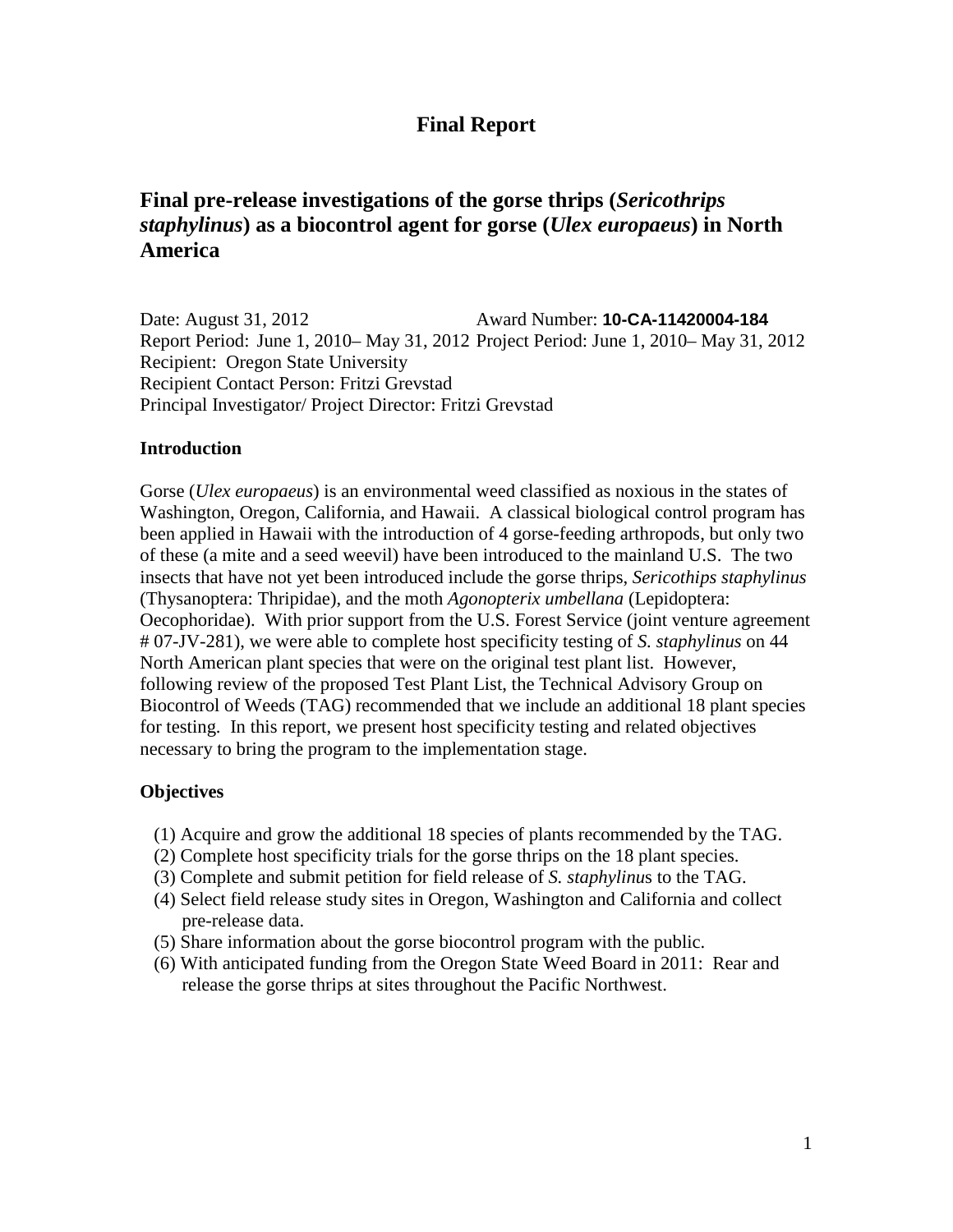

Figure 1. (A) Gorse infestation near Baker Beach, Oregon. (B) Close-up of flowering twig.



**Figure 2.** *Sericothrips staphylinus* (gorse thrips) on gorse. The shoot tip on right shows tissue damage from gorse thrips feeding.

### **Progress in Accomplishing Project Goals and Objectives**

### **Goal/Objective 1**

*Planned:* Acquire and grow the additional 18 species of plants recommended by the TAG

 species were selected to cover the following recommendations of the TAG: (1) Include representative plants of other nearby plant families; (2) include (or add more) *Lupinus, Trifolium, Astragalus*, *Thermopsis*, *Cledastris, Hedysarum*, and *Crotolaria* spp. as well *Actual:* Although we originally planned to add 18 plants to the list, we exceeded that by obtaining and growing 19 plant species to cover the concerns of the TAG. The 19 plant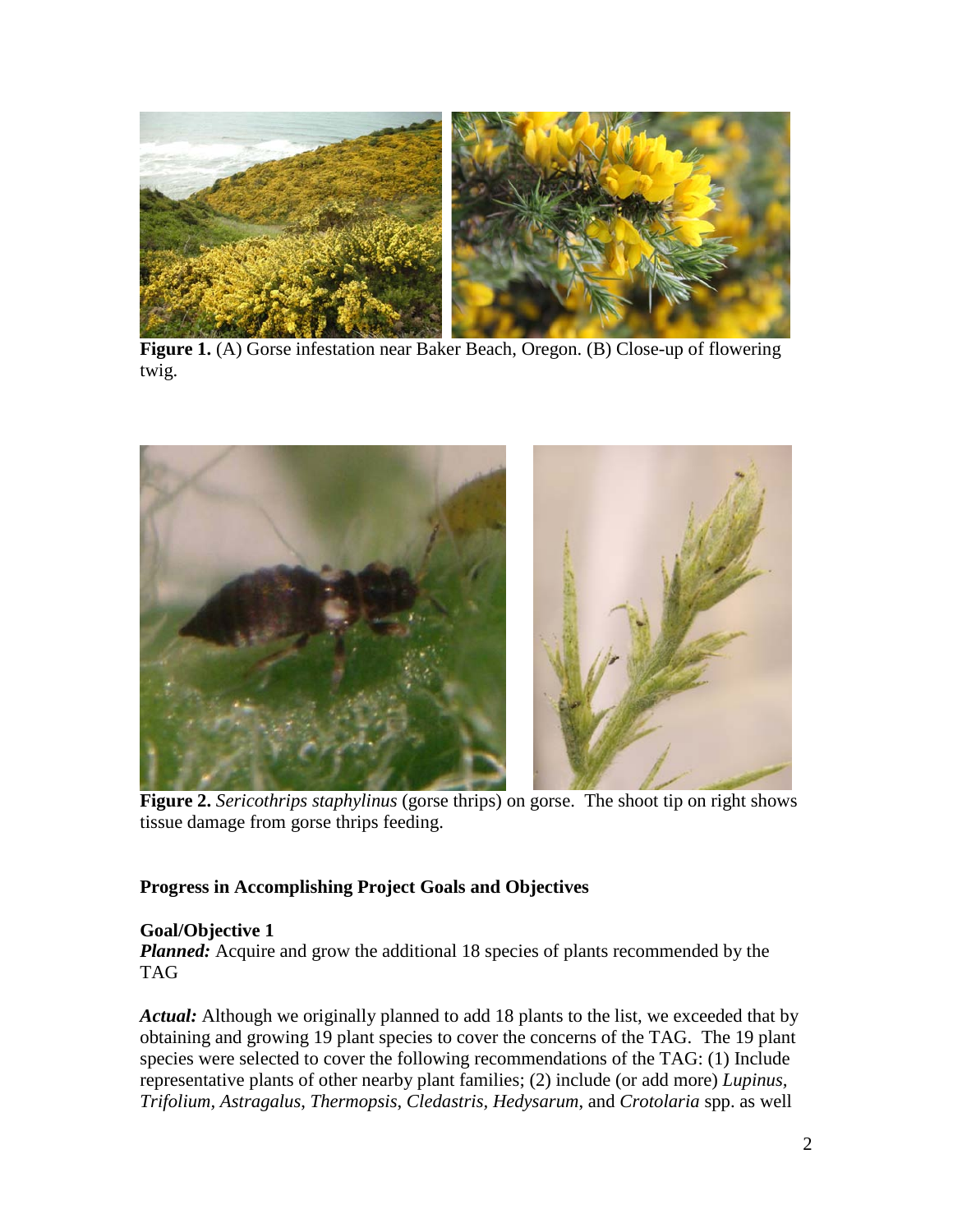were obtained as potted plants from nurseries and others were transplanted directly from germination rates and it was necessary to obtain more seeds and try a variety of to grow at least 6 healthy plants of each species, sufficient for our host specificity testing. as the chick pea *Cicer arietinum*; (3) Include more of the introduced ornamental plants in the Genista-Cytisus complex. The plant species were obtained from a variety of sources, including mail order nurseries and seed suppliers, the USDA National Plant Germplasm System, native seed networks, and rare plant curators. A few of the ornamental plants field locations, but the majority was obtained as seeds. Some species had very low germination techniques such as scarification and heat treatment. In the end, we were able

## **Goal/Objective 2**

*Planned:* Complete host specificity trials for the gorse thrips on the 18 plant species

### *Actual:*

with the full list test results. Host specificity trials were carried out on for 19 plant species and the results incorporated

 2010 to revive our colony. Host specificity tests were carried out by caging thrips onto Oviposition was not assessed due to the difficulty in finding the eggs non-destructively. nymphs and adults. The test plants were maintained in the tube cage for 32 days after magnification for the presence of nymphs and adults. We received a fresh shipment of *Sericothrips staphylinus* from Hawaii in September test plants in a 'no-choice' situation. Test plants were individually caged in either a 6 x 30 cm or 13 cm x 30 cm (D x H) clear plastic tube, depending on the size of the plant species. The side of each tube had a 15 cm square ventilation hole that was covered with 150 x 150 micron no-thrips. The cap had an 8 cm diameter ventilation hole that was also covered with thrips screen fabric. The tube was securely inserted 2 cm into the potting media. The treatments were conducted at 21º C under artificial light with a 16:8 h (L:D) regime and approximately 80% humidity within the tubes. Five pairs of adult thrips were placed on the plant for a ten-day oviposition period. At the end of the 10-day period, the surviving adults were counted (to provide an estimate of adult survival) and removed. Instead positive host use was measured by the development of an F1 generation of removing the initial adults, at which time they were thoroughly searched under



 **Figure 3.** Experimental set up for thrips testing.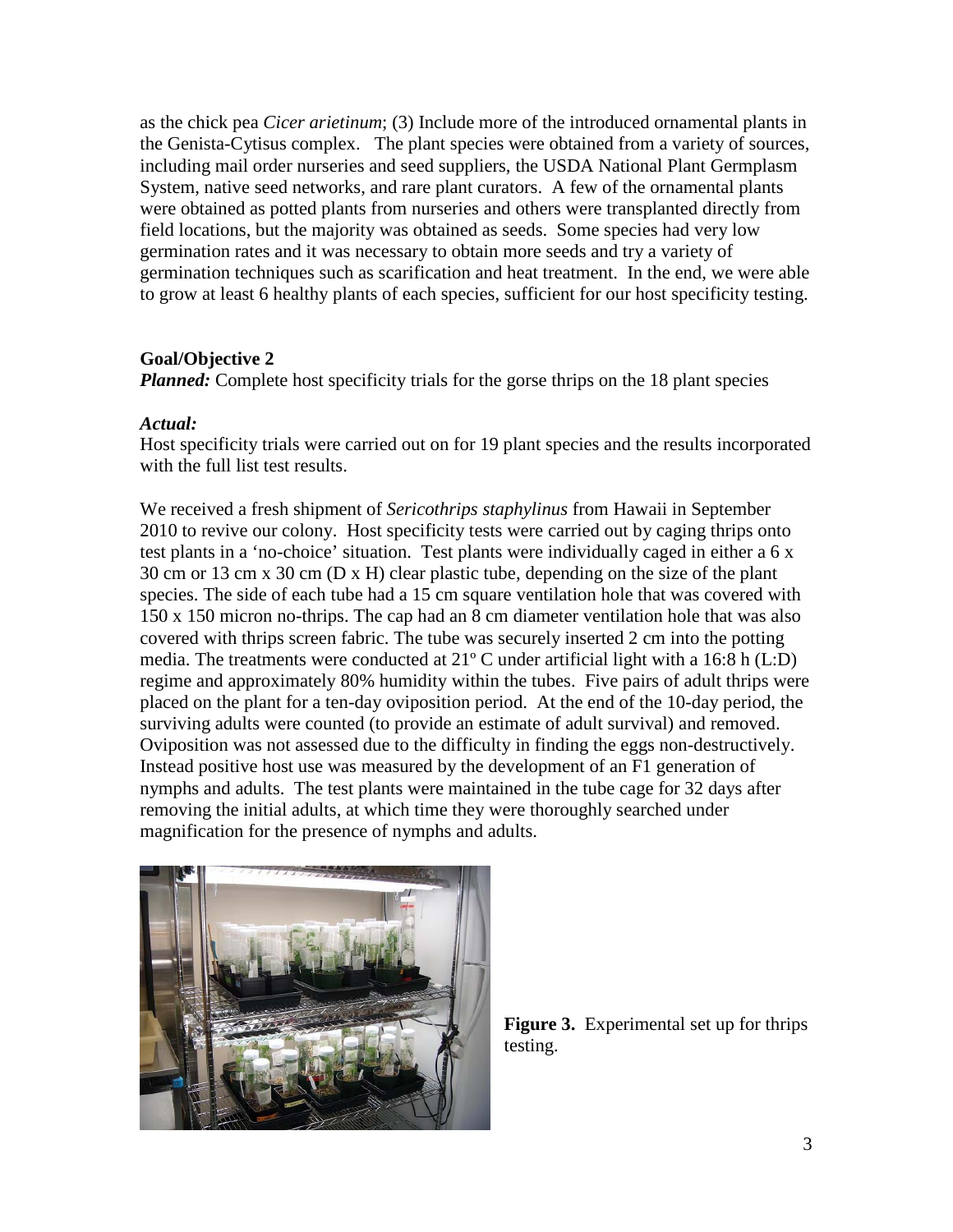| <b>Taxon</b>             | <b>Species</b>                         | Category       | <b>Nativity</b> | Reps. | <b>F1 Nymphs</b> | <b>F1 Adults</b>                 |
|--------------------------|----------------------------------------|----------------|-----------------|-------|------------------|----------------------------------|
| Family Fabaceae          |                                        |                |                 |       |                  |                                  |
| Subfamily Papilionoideae |                                        |                |                 |       |                  |                                  |
| Tribe Genisteae          |                                        |                |                 |       |                  |                                  |
| Subtribe Genistinae      | <b>Ulex</b> europeaus                  | $\mathbf{1}$   | I               | 120   | $11.19 \pm 1.30$ | $61.96 \pm 3.68$                 |
|                          |                                        |                |                 |       |                  |                                  |
|                          | Genista canariensis*                   | 3a             | I               | 6     | $12.33 \pm 4.43$ | $5.83 \pm 2.91$                  |
|                          | Genista lydia                          | 3a             | I               | 6     | $\overline{0}$   | $\boldsymbol{0}$                 |
|                          | Genista monspessulana                  | 3a             | I               | 6     | $1.83 \pm 1.28$  | $1.00 \pm 0.26$                  |
|                          | Petteria ramentacea                    | 3a             | I               | 6     | $1.67 \pm 0.92$  | $5.50 \pm 2.87$                  |
|                          | Cytisus praeco $x^*$                   | 3a             | I               | 6     | $0.5 \pm 0.34$   | $0.17 \pm 0.17$                  |
|                          | Cytisus battandieri*                   | 3a             | I               | 5     | $\mathbf{0}$     | $\boldsymbol{0}$                 |
|                          | Cytisus nigicans*                      | 3a             | I               | 6     | $\boldsymbol{0}$ | $\boldsymbol{0}$                 |
|                          | Cytisus scoparius cv. 'moonlight'      | 3a             | I               | 6     | $\boldsymbol{0}$ | $\boldsymbol{0}$                 |
|                          | Cytisus striatus                       | 3a             | I               | 6     | $\boldsymbol{0}$ | $\boldsymbol{0}$                 |
|                          | Cytisus spachianus*                    | 3a             | I               | 6     | $\boldsymbol{0}$ | $\boldsymbol{0}$                 |
|                          |                                        |                |                 |       |                  |                                  |
| Subtribe Lupininae       | Lupinus albicaulis                     | 3 <sub>b</sub> | N               | 6     | $\mathbf{0}$     | $\boldsymbol{0}$                 |
|                          | Lupinus albifrons*                     | 3b             | N               | 6     | $\boldsymbol{0}$ | $\boldsymbol{0}$                 |
|                          | Lupinus arboreus                       | 3b             | N               | 6     | $\boldsymbol{0}$ | $\mathbf{0}$                     |
|                          | Lupinus argenteus                      | 3b             | N               | 6     | $\overline{0}$   | $\boldsymbol{0}$                 |
|                          | Lupinus bicolor                        | 3b             | N               | 6     | $\overline{0}$   | $\boldsymbol{0}$                 |
|                          | Lupinus caudatus                       | 3 <sub>b</sub> | N               | 6     | $\boldsymbol{0}$ | $\boldsymbol{0}$                 |
|                          | Lupinus littoralis                     | 3b             | N               | 6     | $\mathbf{0}$     | $\mathbf{0}$                     |
|                          | Lupinus perennis                       | 3 <sub>b</sub> | N               | 6     | $\mathbf{0}$     | $\boldsymbol{0}$                 |
|                          | Lupinus polyphyllus                    | 3b             | N               | 6     | $\overline{0}$   | $\boldsymbol{0}$                 |
|                          | Lupinus rivularis*                     | 3b             | N               | 6     | $\overline{0}$   | $\mathbf{0}$                     |
|                          | Lupinus sulphureus var. kincaidii      | 3b, 4          | N               | 6     | $\boldsymbol{0}$ | $\mathbf{0}$                     |
|                          | Lupinus texensis*                      | 3 <sub>b</sub> | N               | 6     | $\overline{0}$   | $\boldsymbol{0}$                 |
| Tribe Sophoreae          | Sophora leachiana                      | 3c             | N               | 6     | $\boldsymbol{0}$ | $\boldsymbol{0}$                 |
|                          | Cladastris kentukia*                   | 3c             | N               | 9     | $\boldsymbol{0}$ | $\boldsymbol{0}$                 |
| Tribe Thermopsideae      |                                        |                |                 |       | $\mathbf{0}$     |                                  |
|                          | Baptisia australis                     | 3c             | N               | 6     | $\boldsymbol{0}$ | $\mathbf{0}$<br>$\boldsymbol{0}$ |
|                          | Pickeringia montana                    | 3c             | N               | 6     |                  |                                  |
|                          | Thermopsis montana var. montana*       | 3c             | N               | 6     | $\boldsymbol{0}$ | $\boldsymbol{0}$                 |
| Tribe Aeschynomeneae     | Aeschynomene americana                 | 3c, 4          | N               | 6     | $\boldsymbol{0}$ | $\boldsymbol{0}$                 |
| Tribe Amorpheae          | Amorpha fruticosa                      | 3c, 4          | N               | 6     | $\boldsymbol{0}$ | $\boldsymbol{0}$                 |
| <b>Tribe Cicereae</b>    | Cicer arietinum*                       | 3c             | I               | 6     | $\overline{0}$   | $\boldsymbol{0}$                 |
| Tribe Crotolariae        | Crotolaria purshii*                    | 3c             | ${\bf N}$       | 3     | $\boldsymbol{0}$ | $\boldsymbol{0}$                 |
|                          | Crotolaria sagitallis*                 | 3c             | N               | 6     | $\mathbf{0}$     | $\boldsymbol{0}$                 |
| Tribe Desmodieae         | Lespedeza capitata                     | 3c, 4          | N               | 6     | $\boldsymbol{0}$ | $\boldsymbol{0}$                 |
| Tribe Galegeae           | Astragalus tener var. titi             | 3c, 4          | N               | 6     | $\boldsymbol{0}$ | $\boldsymbol{0}$                 |
|                          | Astragalus canadensis*                 | 3c             | N               | 6     | $\boldsymbol{0}$ | $\boldsymbol{0}$                 |
|                          | Astragalus cicer                       | 3c             | I               | 6     | $\boldsymbol{0}$ | $\boldsymbol{0}$                 |
|                          | Astragalus purshii                     | 3c             | $\mathbf N$     | 6     | $\boldsymbol{0}$ | $\boldsymbol{0}$                 |
|                          | Oxytropis campestris                   | 3c, 4          | $\mathbf N$     | 6     | $\boldsymbol{0}$ | $\boldsymbol{0}$                 |
| Tribe Hedysareae         | Hedysarum boreale*                     | 3c             | $\mathbf N$     | 6     | $\mathbf{0}$     | $\boldsymbol{0}$                 |
| Tribe Loteae             | Securigera varia                       | 3c             | I               | 6     | $\boldsymbol{0}$ | $\boldsymbol{0}$                 |
| <b>Tribe Phaseoleae</b>  | Vigna unguiculata                      | 3c             | I               | 6     | $\boldsymbol{0}$ | $\boldsymbol{0}$                 |
| Tribe Psoraleeae         | Rupertia physodes*                     | 3c             | N               | 6     | $\boldsymbol{0}$ | $\boldsymbol{0}$                 |
| Tribe Robineae           | Robinia pseudoacacia                   | 3c             | N               | 6     | $\mathbf{0}$     | $\boldsymbol{0}$                 |
|                          | Sesbania punicea                       | 3c, 4          | I               | 6     | $\mathbf{0}$     | $\boldsymbol{0}$                 |
| Tribe Fabeae             | Lathyrus japonicus                     | 3c             | ${\bf N}$       | 6     | $\boldsymbol{0}$ | $\boldsymbol{0}$                 |
| Tribe Loteae             | Lotus unifoliolatus var. unifoliolatus | 3c             | ${\bf N}$       | 6     | $\boldsymbol{0}$ | $\boldsymbol{0}$                 |
|                          | Lotus denticulatus                     | 3c             | ${\bf N}$       | 6     | $\boldsymbol{0}$ | $\boldsymbol{0}$                 |

**Table 1.** Results of host specificity no-choice tests of *Sericothrips staphylinus* (gorse thrips). Ten adult gorse thrips were caged onto plants for a 10-day period and the plant was thoroughly searched for nymphs and adults after 35 days. Plants marked with an asterisk were obtained and tested as part of the current project.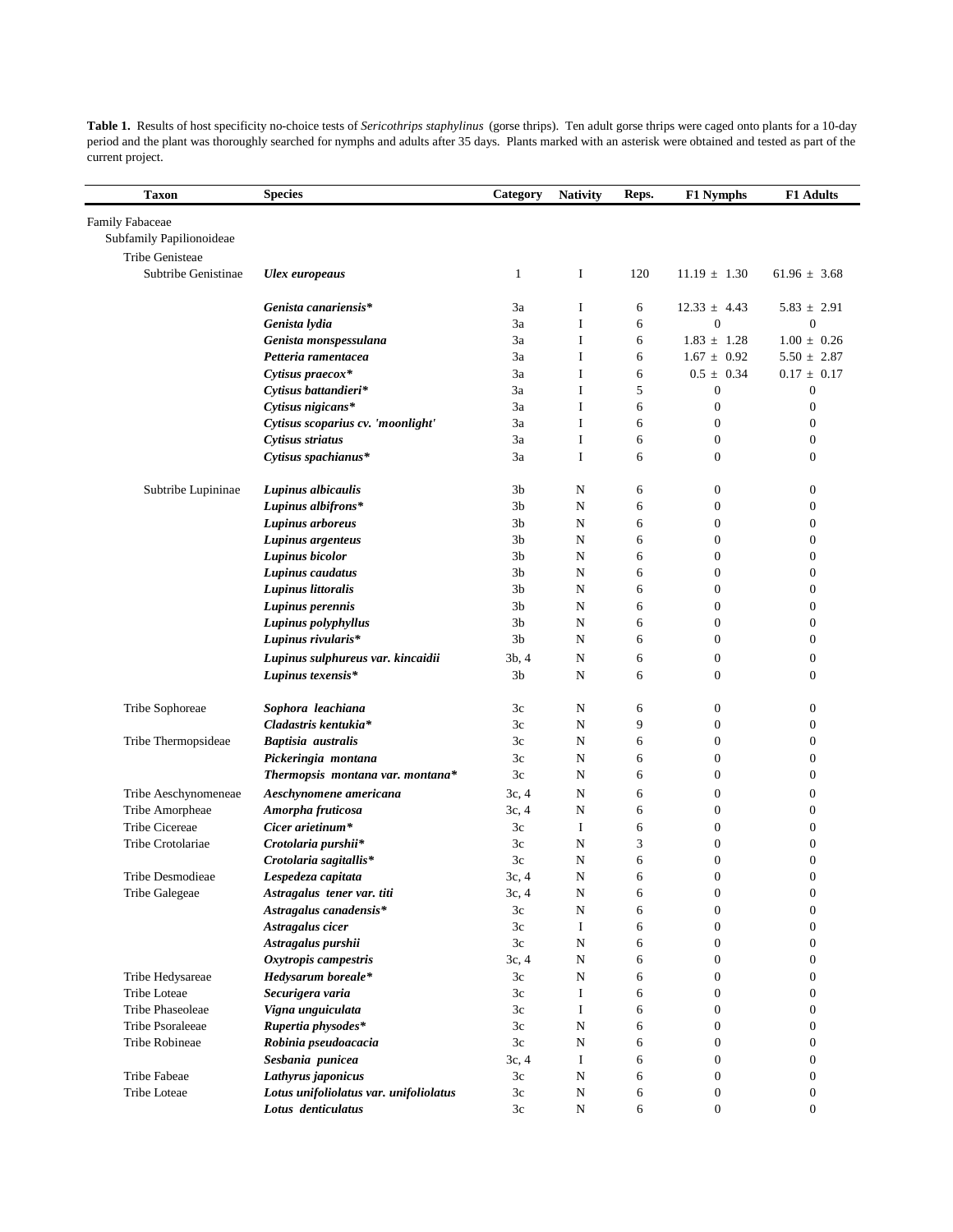| <b>Taxon</b>               | <b>Species</b>                | Category | <b>Nativity</b> | Reps. | <b>F1 Nymphs</b> | <b>F1</b> Adults |
|----------------------------|-------------------------------|----------|-----------------|-------|------------------|------------------|
|                            | Lotus micranthus              | 3c       | N               | 6     |                  |                  |
| Tribe Trifolieae           | Medicago sativa               | 3c       |                 | 6     |                  |                  |
|                            | Trifolium willdenovii         | 3c       | N               | 6     |                  |                  |
|                            | Trifolium longipes*           | 3c       | N               | 6     |                  |                  |
| <b>Tribe Vicieae</b>       | Trifolium wormskioldii*       | 3c       | N               | 6     |                  |                  |
|                            | Vicia americana               | 3c, 7    | N               | 6     |                  |                  |
|                            | Vicia nigricans spp. gigantea | 3c, 7    | N               | 6     |                  |                  |
|                            | Vicia tetrasperma             | 3c, 7    |                 | 6     | $5.33 \pm 1.14$  | $8.50 \pm 3.93$  |
| Subfamily Caesalpinioideae |                               |          |                 |       |                  |                  |
| Tribe Cercideae            | Cercis orbiculata             | 3d       | N               | 6     | 0                |                  |
| <b>Tribe Cassieae</b>      | Chamaetocrista fasciculata    | 3d, 4    | N               | 6     |                  |                  |
| Tribe Caesalpinieae        | Hoffmannseggia glauca         | 3c, 4    | N               | 3     |                  |                  |
| Family Polygalaceae        | Polygala chamaebuxus          | 6        |                 | 6     | 0                |                  |
| <b>Family Ericaceae</b>    | Vaccinium macrocarpon         | 6        | N               | 6     |                  |                  |
| <b>Family Pinaceae</b>     | Pseudotsuga menziesii         | 6        | N               | 6     |                  |                  |
| Family Zygophyllaceae      | Larrea tridentata*            | 6        | N               | 6     |                  |                  |
| <b>Family Rubiaceae</b>    | Galium aparine                | 6, 7     | N               | 6     |                  |                  |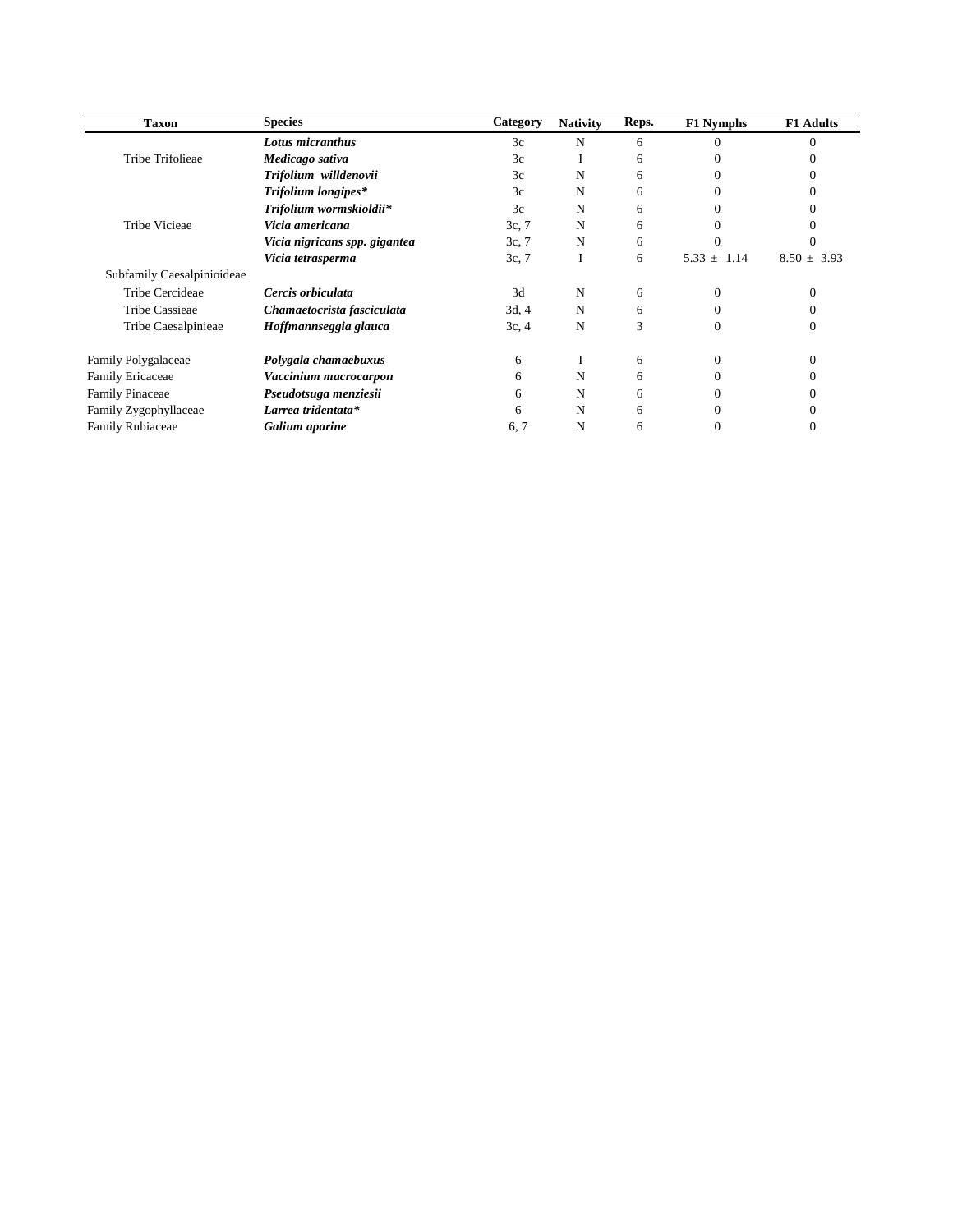an additional 42 days to determine if the F1 generation was able to reproduce on the non-In the event that thrips development occurred on a non-target plant, those thrips were placed back on to the caged plant (or a new plant of the same species) and monitored for target host.

controls. At the end of the development period, we found a mean of  $0.84 \pm 0.34$  adults Here we present results of the current project (the 19 added plant species) along with the host specificity testing that was carried out previously (Table 1). On 58 of the 63 tested non-target plants, no new generation thrips were found at the end of the 37 day development period. On five non-target test plant species, reproduction and development to adulthood did occur, but at much reduced levels (1 to 11%) compared to gorse and  $0.41 \pm 0.17$  nymphs on *C. praecox*,  $1.0 \pm 0.26$  adults and  $1.83 \pm 1.28$  nymphs on *G*. *monspessulana*,  $5.5 \pm 2.87$  adults and  $1.67 \pm 0.92$  nymphs on *P. ramentacea*, and  $8.50 \pm 0.92$ 3.93 adults and  $5.33 \pm 1.14$  nymphs on *V. tetrasperma*. On gorse, the mean number of adults was  $76.52 \pm 3.53$  and the mean number of nymphs was  $7.84 \pm 0.90$ .

 In all cases, F1 adults that developed on non-target plants did not successfully reproduce a second time; no nymphs or adults were found on any of these plants after an additional 42 days.

### **Goal/Objective 3**

*Planned:* Complete and submit petition for field release of *S. staphylinu*s to the TAG. *Actual:* 

 (Thysanoptera: Thripidae) for the Biological Control of Gorse, *Ulex europaeus* L. was submitted to the TAG at the end of August, 2012. The petition proposes 4 initial throughout the Pacific States in subsequent years. Review of the petition will likely take The petition, entitled "Petition for Field Release of *Sericothrips staphylinus*  (Fabaceae)", prepared by F. Grevstad, E. Coombs, and P. Sanguankeo is complete and releases in the Bandon, Oregon area for the first year, followed by up to 20 releases 6 months to a year with Environmental Assessment and permit application to follow.

### **Goal/Objective 4**

*Planned:* Select field release study sites in Oregon, Washington and California and collect pre-release data.

#### *Actual:*

 used. We also surveyed two sites on private land near the Bandon Airport and the Elk In 2011 the P.I. travelled to Coos and Curry Counties on the Oregon Coast to scout potential field sites with collaborator Amy Peters of O.S.U. Extension. We located several sites that would be good for initial releases including Baker Beach (National Forest), Whiskey Run State Park, China Beach, Elk River (private pasture lands), Beach Loop (residential), and Rosa Road (Power line cut or private lands). In April 2012, we met with Sherri Lair, State Parks botanist who provided a tour of several possible sites on State Park land including one Floras Lake State Park near Cape Blanco that will likely be River. At 4 of the sites, established permanent plots along transects. To quantify the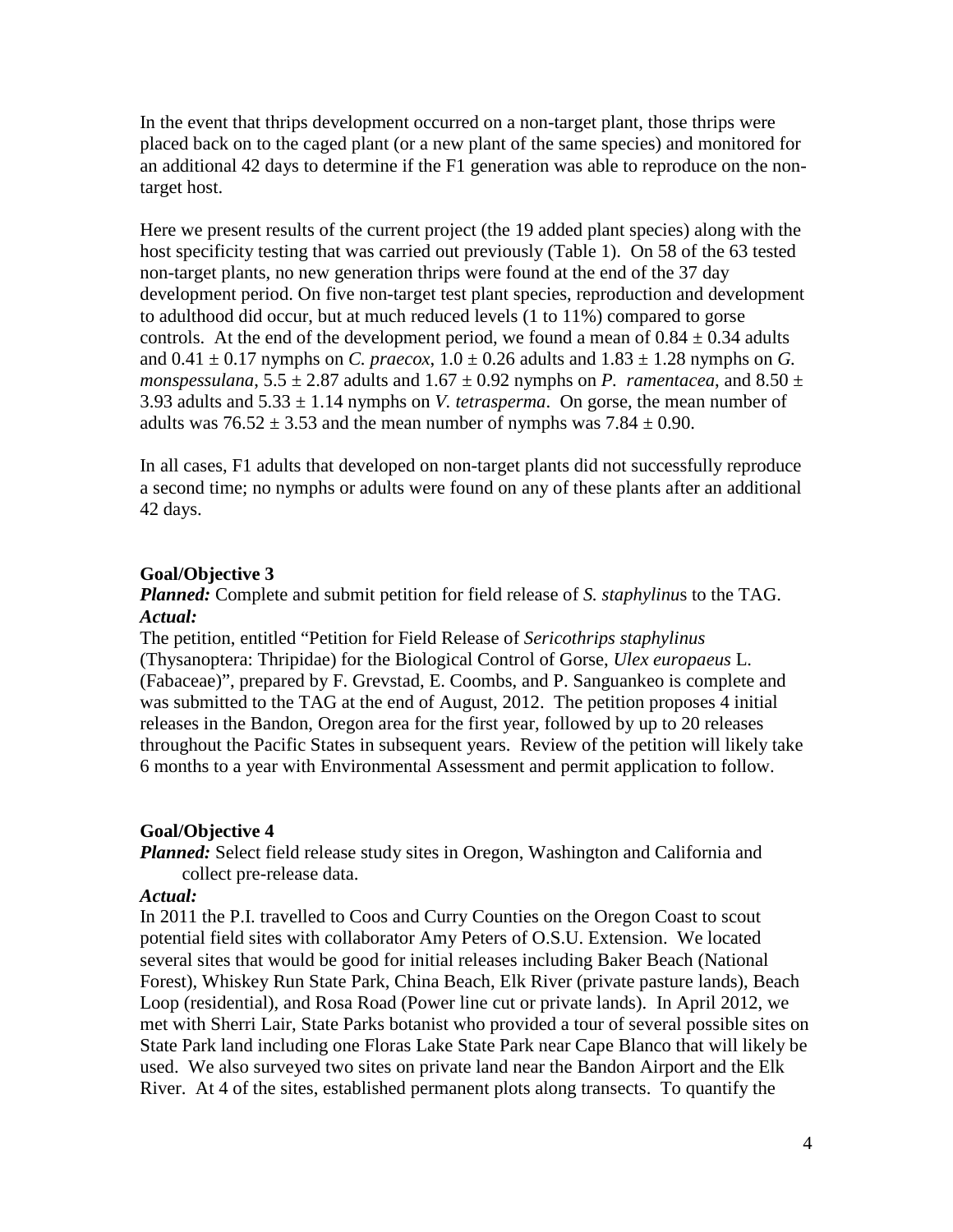plot images are below (Fig. 5). We will continue to take annual photos of these plots in gorse density and surrounding plant community composition, we used aerial photos taken from the top of a 15 ft. pole, sufficient to capture an image of  $5 \times 5$  m area. Examples of order to track the long term impacts of gorse thrips on the plant community.



**Figure 4.** Release sites surveyed along the Oregon Coast.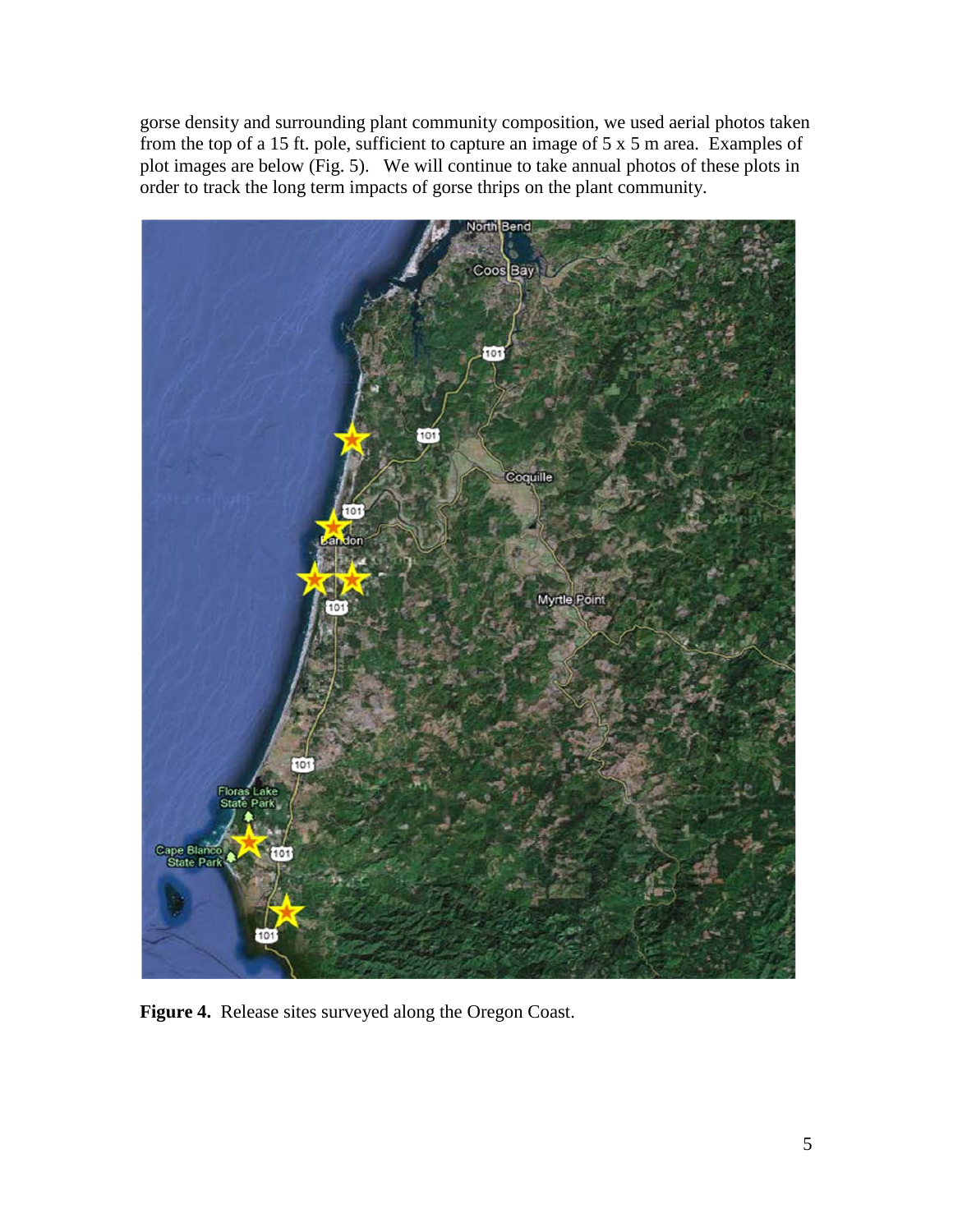

**Figure 5**. Examples of aerial plot photos taken at release sites.

## **Goal/Objective 5**

*Planned:* Share information about the gorse biocontrol program with the public *Actual:* 

The P.I. collaborated with Amy Peters on a poster that was presented at the National Association of County Agricultural Agents Meeting in Kenniwick, Washington. The poster title was "Investigations of the Gorse Thrips (*Sericothrips staphylinus*) as a Possible Biological Control Agent for Gorse (*Ulex europaeus*)."

 A poster on the gorse project was also presented at the Biocontrol for Nature Conference in Northampton, MA, October 3-7, 2010. The title was

The P.I. attended and provided an informational session entitled "Gorse Biological Control Efforts in Oregon" at the South Coast Weed Control Conference at the Oregon State Extension Office in Myrtle Point, Oregon (April 18, 2012).

 A journal article entitled "Host specificity and efficacy of *Sericothrips staphylinus*  (Thysanoptera: Thripidae), a candidate biocontrol agent for gorse (*Ulex europaeus*) in Pacific Coast of the United States" is in preparation for publication.

## **Goal/Objective 6**

*Planned:* With anticipated funding from the Oregon State Weed Board in 2011: Rear and release the gorse thrips at sites throughout the Pacific Northwest.

### *Actual:*

 and implementing releases. We are currently maintaining a colony of gorse thrips in the quarantine facility in anticipation of a future release.<br>
6 Releases will take place only after permits are obtained from USDA-APHIS and from individual State Departments of Agriculture. Preparation of the TAG petition several months longer than anticipated, due to the amount of detail required and therefore release permitting has also been delayed. Given the level of host specificity of *S. staphylinus* and its demonstrated potential for impacting gorse, we feel that the insect has a strong chance for being approved for release. We therefore will soon apply for funding from the Oregon Department of Agriculture Noxious Weed Program to support costs of rearing